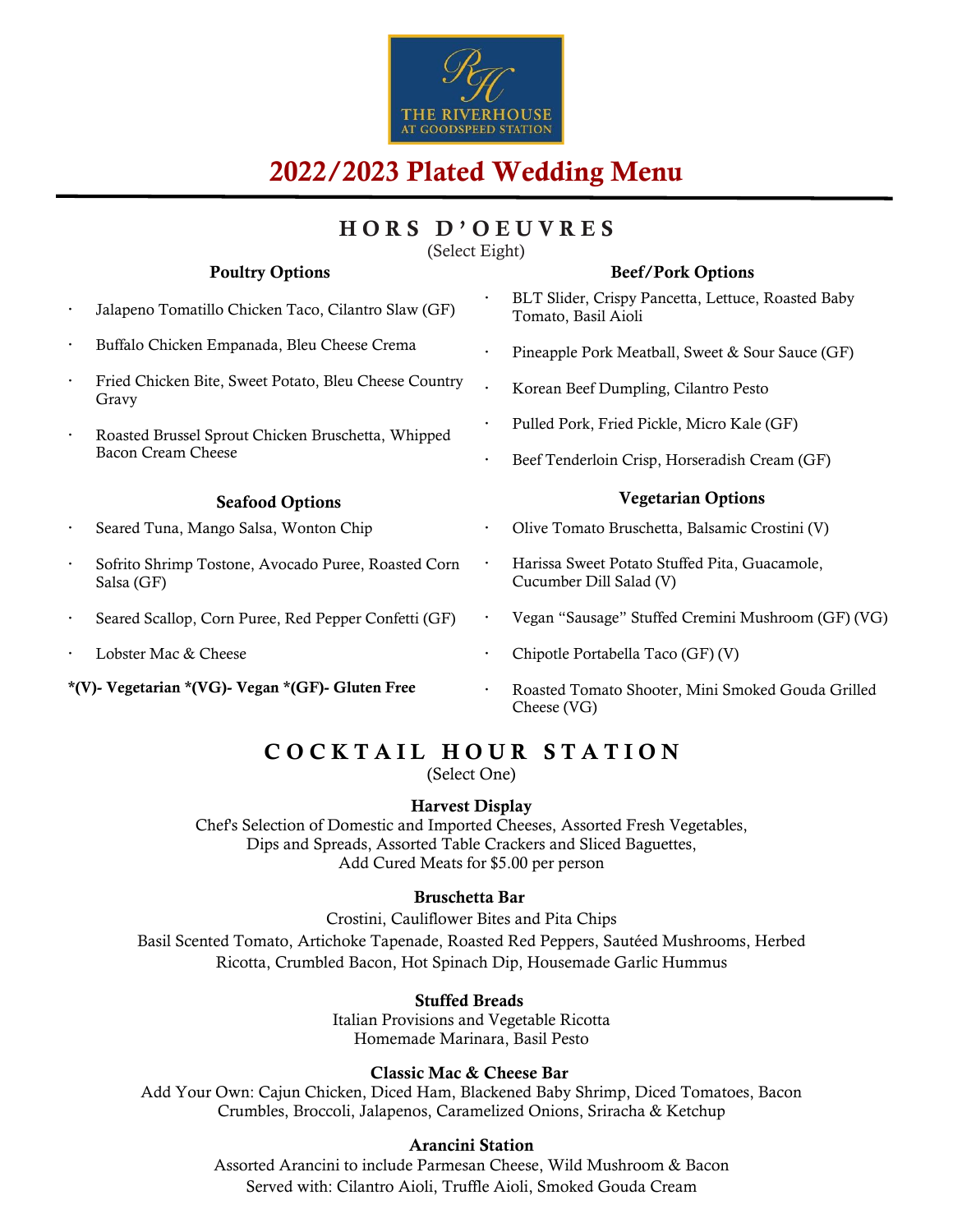

A P P E T I Z E R (Select One)

Penne Pasta, Traditional Vodka Cream Sauce (V)

Shells, Italian Sausage Sauce, Spinach, Roasted Garlic, Plum Tomatoes

Bowtie Pasta, Sundried Tomato and Artichoke Garlic Cream (V)

Marinated Shrimp Cocktail with Glass Onions, Sweety Drop Peppers, Green Goddess Cocktail Sauce, Served over Shredded Lettuce

*As a suggested option you may substitute your appetizer with a Pasta Station during Cocktail Hour Served with Chef's selection of bread, parmesan cheese and red pepper flakes*

### S A L A D

(Select One)

### Riverhouse Salad

Thinly Sliced Cucumber Wrapped Baby Greens, Baby Heirloom Tomatoes, Cauliflower Parmesan Crisp, Sherry Mustard Seed Vinaigrette (GF) (V)

### Tuscan Salad

Arcadian Greens, Kalamata Olives, Artichoke Hearts, Roasted Red Pepper, Crumbled Goat Cheese, Polenta Croutons, Lemon Thyme Vinaigrette (V) (GF)

### Iceberg Wedge

Shredded Carrots, Tomatoes, Bacon Crumbles, Buttermilk Ranch (GF)

### Grilled Caesar Salad

Grilled Romaine Lettuce, Caesar Dressing, Garlic Crostini, Parmesan Cheese